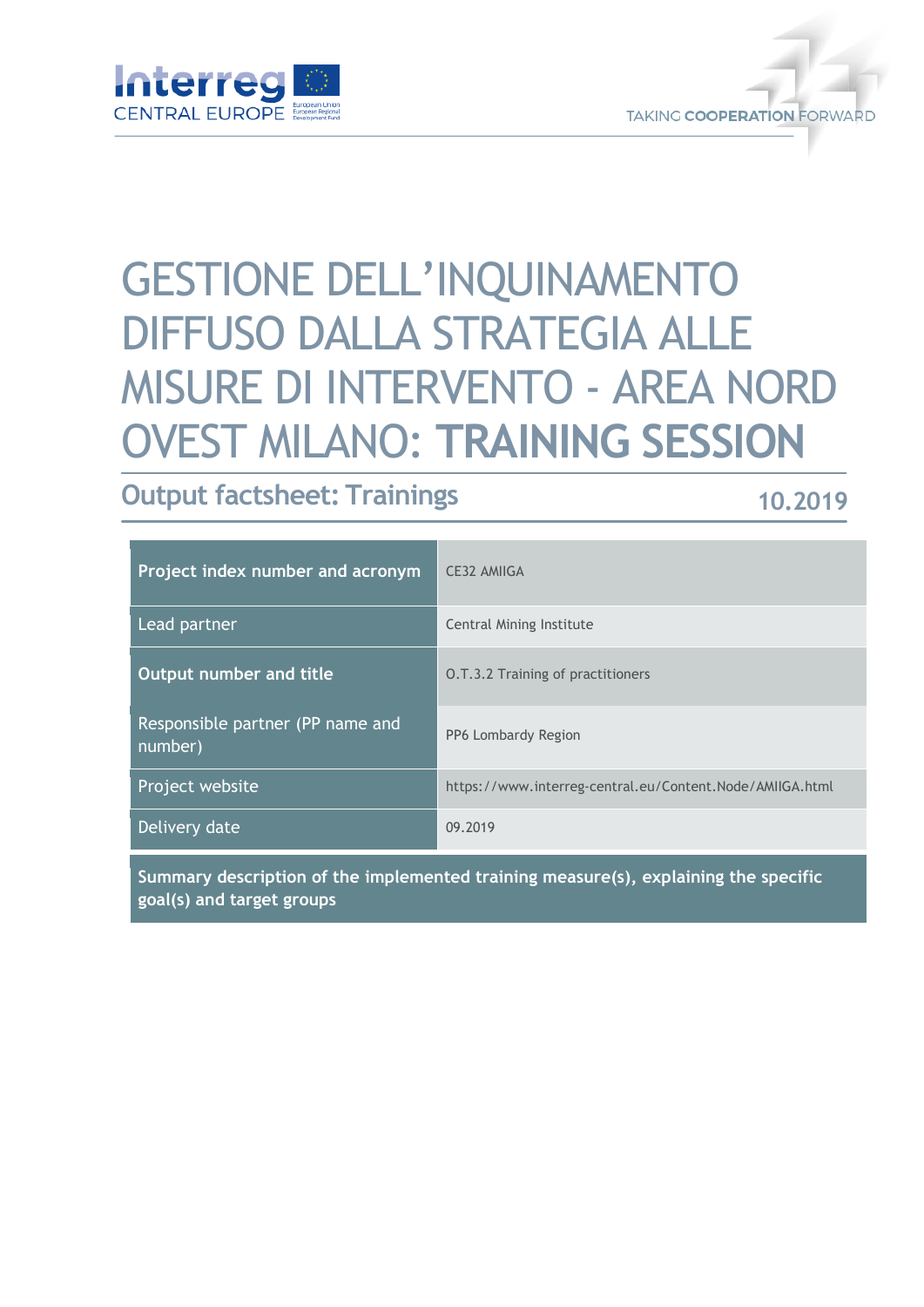

The training of practitioners in charge for implementation of the management plan was held in Milan on 11th June 2019 (afternoon session).

**TAKING COOPERATION FORWARD** 

The training was intended to present to the public servants dealing with diffuse pollution the Management Plan for the North West area of Milan developed in AMIIGA project, its structure and the measures to enact. The training was part of a wider event that lasted the whole day and was aimed to share with the audience the management strategy on groundwater contamination developed in AMIIGA project and the Regional strategy to cope with diffuse pollution in groundwater.

To ensure the wider participation to the event of Lombardy Region civil servants, two video conference sessions (webinars) have been organized in the Regional offices in Cremona and Sondrio.

At the event 74 people attended on the whole, from different public bodies and institutions: National Environmental Protection Institute, 5 Italian regions (Campania, Marche, Piemonte, Sardegna, Veneto), representatives from 5 Regional Environmental Agencies (Calabria, Lombardia, Piemonte, Toscana, Emilia-Romagna), 8 Provinces (Bergamo, Cremona, Lodi, Monza-Brianza, Pavia, Sondrio, Varese), regional Health Protection Agency, 3 Municipalities.

The training was structured in two parts, in the first, the 5 presentations illustrated the Plan and measures and the previous knowledge that conducted to its writing:

- × Introduction to the Regional Operative Protocol for the management of diffuse pollution
- × Comparison of the experiences on the definition of the Management Plan for the North-East and North West area of Milan
- × Statistics and modelling approach to assess diffuse pollution (Additional intervention)
- × Management Measures: who is in charge of what
- The management of drinking water

While in the second, wide space was given to the audience to ask for questions to the speakers and to the chairman to summarize the outputs of the training.

The specific goal of the training was to provide to participants the necessary knowledge on the management plan developed for the North West area of Milan focusing on the measures.

The training helped participants to improve their knowledge on groundwater pollution in the area, on the approaches to its Management, both from administrative and technical point of view, and on the measures that fits with the monitoring and recovery of groundwater interested by this form of contamination. The presentations were targeted mainly on the Management Plan for the North West area of Milan.

The training saw a wide and interested participation of many people from various administrations. The audience exchanged views and actively intervened with the speakers, showing interests on the technical approaches used. In some case, more details were asked to understand the applicability of the procedures to specific patterns of contaminations or contaminated sites. Furthermore, the participants showed interest to be adjourned on the advancements and results of AMIIGA project.

#### **NUTS region(s) where training(s) have been conducted (relevant NUTS level)**

Milano; ITH52

**Expected impact and benefits of the trainings for the concerned territories and target groups**